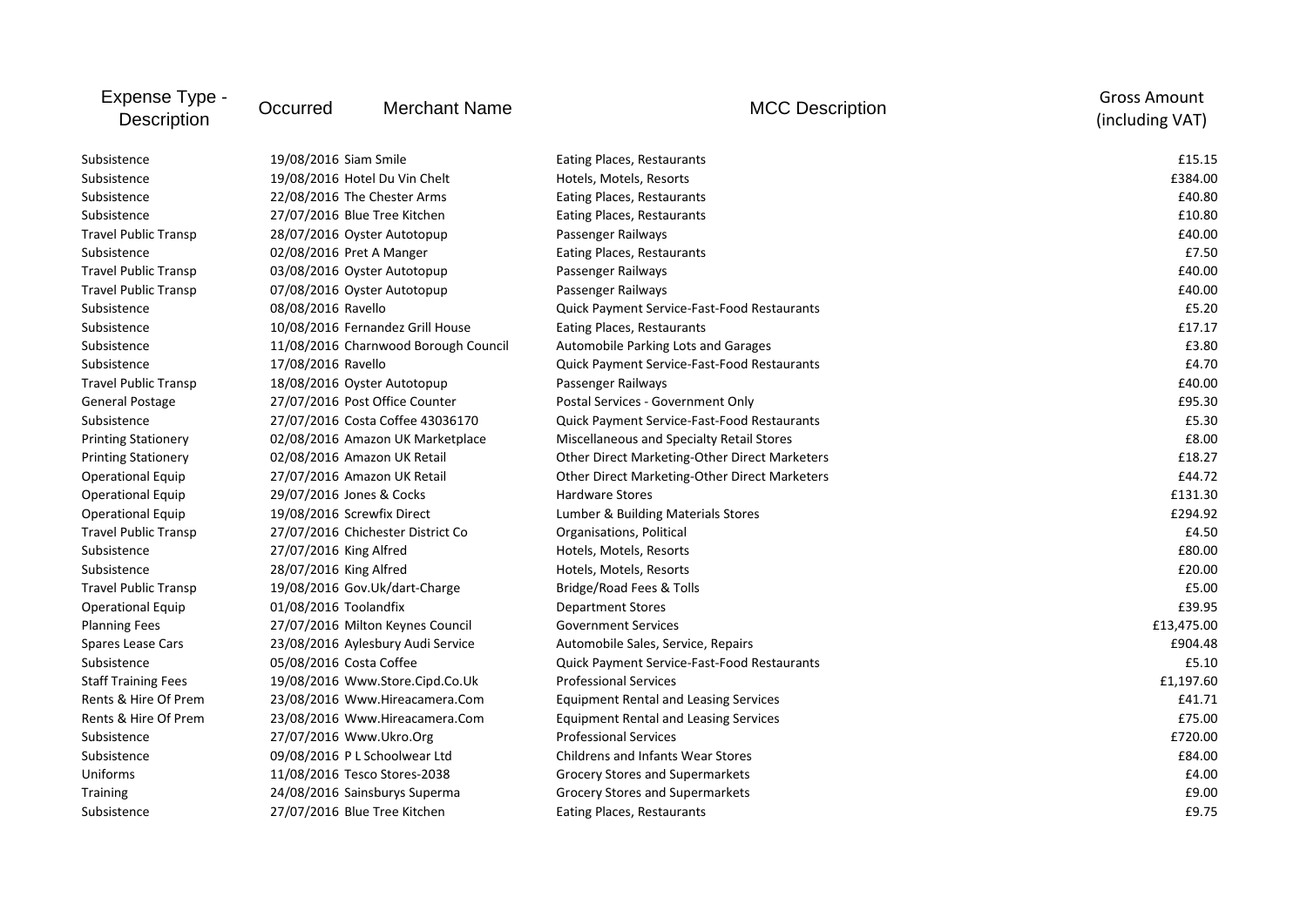| Subsistence                 | 03/08/2016 Costa Coffee           | <b>Quick Payment Service-Fast-Food Restaurants</b> | £2.55   |
|-----------------------------|-----------------------------------|----------------------------------------------------|---------|
| Subsistence                 | 04/08/2016 Caffe Nero             | Eating Places, Restaurants                         | £2.40   |
| Subsistence                 | 04/08/2016 Ravello                | Quick Payment Service-Fast-Food Restaurants        | £9.60   |
| Subsistence                 | 10/08/2016 Ravello                | Quick Payment Service-Fast-Food Restaurants        | £4.24   |
| Subsistence                 | 10/08/2016 Ravello                | <b>Quick Payment Service-Fast-Food Restaurants</b> | £4.54   |
| Subsistence                 | 11/08/2016 Wasabi Waterloo Statio | Eating Places, Restaurants                         | £7.58   |
| Subsistence                 | 17/08/2016 Beer House             | Quick Payment Service-Fast-Food Restaurants        | £4.40   |
| Subsistence                 | 17/08/2016 Beer House             | <b>Quick Payment Service-Fast-Food Restaurants</b> | £5.05   |
| Subsistence                 | 17/08/2016 M&S Simply Food - Ssp  | Miscellaneous Food Stores & Convenience Stores     | £5.45   |
| <b>Operational Equip</b>    | 27/07/2016 Hughes Safety Showers  | <b>Other Industrial Supplies</b>                   | £271.20 |
| Courses & Conference        | 27/07/2016 Www.Cfoaservices.Co.Uk | Organisations, Membership                          | £390.00 |
| <b>Travel Public Transp</b> | 09/08/2016 The Chiltern Rlywy     | Passenger Railways                                 | £112.50 |
| <b>Other General Office</b> | 19/08/2016 Royal Mail 0845606040  | Postal Services - Government Only                  | £2.00   |
| <b>Computer Software</b>    | 19/08/2016 Dropbox*mbww8nczzbdt   | <b>Computer Network/Information Services</b>       | £495.00 |
| <b>Travel Public Transp</b> | 23/08/2016 The Chiltern Rlywy     | Passenger Railways                                 | £263.00 |
| <b>Staff Training Fees</b>  | 24/08/2016 Www.Cips.Org           | Organisations, Membership                          | £198.33 |
| <b>Travel Public Transp</b> | 02/08/2016 Greater Anglia T/o     | Passenger Railways                                 | £18.50  |
| Subsistence                 | 02/08/2016 Henrys Cafe Bar        | Eating Places, Restaurants                         | £32.33  |
| Subscriptions               | 10/08/2016 Intl Assoc Of Fire Ch  | Organisations, Membership                          | £171.64 |
| <b>Travel Public Transp</b> | 11/08/2016 Greater Anglia T/o     | Passenger Railways                                 | £12.70  |
| <b>Bank Charges</b>         | 12/08/2016 Foreign Exchange Fee   | Foreign Exchange Fee                               | £4.72   |
| <b>Travel Public Transp</b> | 12/08/2016 Greater Anglia         | Passenger Railways                                 | £16.60  |
| <b>Travel Public Transp</b> | 17/08/2016 Mkc Parking Ringgo     | <b>Government Services</b>                         | £4.38   |
| <b>Travel Public Transp</b> | 18/08/2016 Greater Anglia T/o     | Passenger Railways                                 | £12.70  |
| Subsistence                 | 24/08/2016 The Woodman Inn        | Eating Places, Restaurants                         | £138.00 |
| <b>Other Expenses</b>       | 04/08/2016 Owayo                  | Hardware Stores                                    | £833.61 |
| Travel Public Transp        | 24/08/2016 Indigo Park Soluti     | Automobile Parking Lots and Garages                | £10.80  |
| <b>Travel Public Transp</b> | 24/08/2016 London Midland Tic     | Passenger Railways                                 | £39.20  |
| <b>Travel Public Transp</b> | 27/07/2016 Costa Coffee           | Eating Places, Restaurants                         | £4.60   |
| Spares For Red Fleet        | 26/07/2016 Hopespare              | <b>Other Industrial Supplies</b>                   | £24.62  |
| Spares For Red Fleet        | 28/07/2016 Hopespare              | <b>Other Industrial Supplies</b>                   | £35.24  |
| Spares For Red Fleet        | 02/08/2016 Ring Road Garage       | <b>Automotive Service Shops</b>                    | £539.86 |
| Spares For Red Fleet        | 05/08/2016 Ring Road Garage       | <b>Automotive Service Shops</b>                    | £156.00 |
| Spares For Red Fleet        | 16/08/2016 Aylesbury Audi Service | Automobile Sales, Service, Repairs                 | £75.42  |
| Car Leasing                 | 17/08/2016 Dyla Vehicle Tax       | <b>Government Services</b>                         | £232.50 |
| Spares For Red Fleet        | 18/08/2016 Newtrim UK Ltd         | <b>Automotive Body Repair Shops</b>                | £216.00 |
| <b>Computer Maintenance</b> | 29/07/2016 Www.Foneangels.Co.Uk   | Other Computer Maintenance, Repair                 | £104.96 |
| <b>Computer Maintenance</b> | 05/08/2016 Www.Foneangels.Co.Uk   | Other Computer Maintenance, Repair                 | £37.99  |
| <b>Computer Maintenance</b> | 05/08/2016 Www.Foneangels.Co.Uk   | Other Computer Maintenance, Repair                 | £37.99  |
| Furniture                   | 03/08/2016 Aj Products UK Ltd     | <b>Office and Commercial Furniture</b>             | £486.00 |
|                             |                                   |                                                    |         |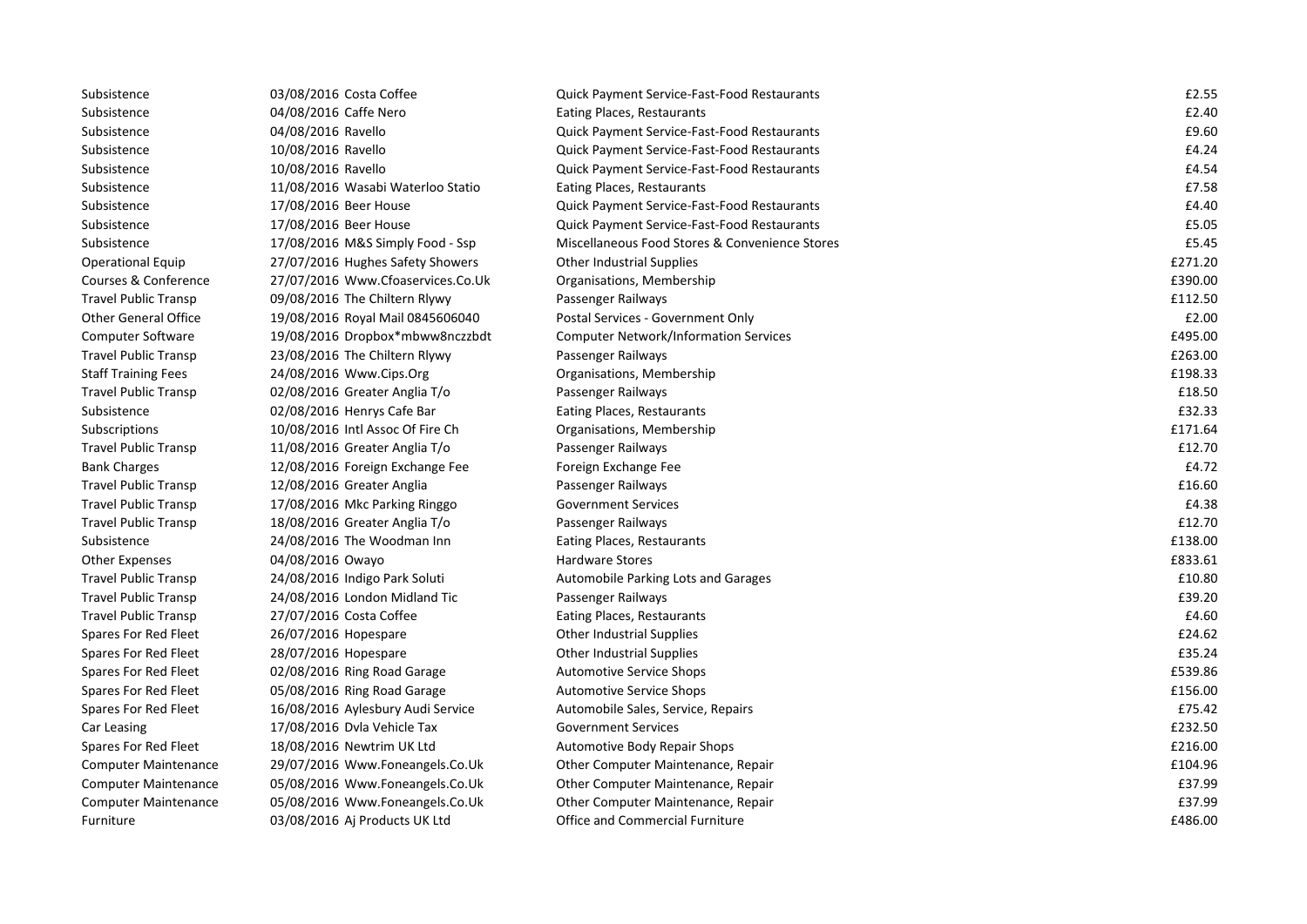| <b>Travel Public Transp</b> | 01/08/2016 Selfserve Ticket                                        | Passenger Railways                                 | £20.70    |
|-----------------------------|--------------------------------------------------------------------|----------------------------------------------------|-----------|
| <b>Travel Public Transp</b> | 09/08/2016 Ticketofficesale                                        | Passenger Railways                                 | £26.30    |
| Courses & Conference        | 16/08/2016 Www.Cfoaservices.Co.Uk                                  | Organisations, Membership                          | £312.00   |
| Subsistence                 | 26/07/2016 Sainsburys S/mkts                                       | Grocery Stores and Supermarkets                    | £3.75     |
| <b>Travel Public Transp</b> | 26/07/2016 Trainline                                               | Passenger Railways                                 | £33.41    |
| <b>Travel Public Transp</b> | 27/07/2016 Napier Mk                                               | <b>Automobile Parking Lots and Garages</b>         | £6.00     |
| Subsistence                 | 27/07/2016 Caffe Nero                                              | Eating Places, Restaurants                         | £6.15     |
| Subsistence                 | 29/07/2016 The Swan Inn                                            | Eating Places, Restaurants                         | £46.25    |
| <b>Travel Public Transp</b> | 29/07/2016 Gasthof T Zweerd                                        | Hotels, Motels, Resorts                            | £146.21   |
| <b>Bank Charges</b>         | 01/08/2016 Foreign Exchange Fee                                    | Foreign Exchange Fee                               | £4.02     |
| Subsistence                 | 02/08/2016 The Broad Leys                                          | Eating Places, Restaurants                         | £82.00    |
| <b>Travel Public Transp</b> | 10/08/2016 Trainline                                               | Passenger Railways                                 | £41.51    |
| <b>Travel Public Transp</b> | 11/08/2016 Napier Mk                                               | Automobile Parking Lots and Garages                | £7.00     |
| Subsistence                 | 11/08/2016 Cafe Rouge                                              | Eating Places, Restaurants                         | £10.21    |
| Subsistence                 | 04/08/2016 Eat At The Works Ltd                                    | Eating Places, Restaurants                         | £55.00    |
| Computer Software           | 05/08/2016 Surveymonkey.Com                                        | Direct Marketing Continuity Subscription Merchants | £26.00    |
| Computer Hardware           | 09/08/2016 Amazon UK Marketplace                                   | Miscellaneous and Specialty Retail Stores          | £27.80    |
| Computer Hardware           | 14/08/2016 B & Q 1305                                              | Lumber & Building Materials Stores                 | £5.92     |
| Computer Hardware           | 21/08/2016 Argos Ltd                                               | <b>Discount Stores</b>                             | £29.97    |
| Crb Checks                  | 26/07/2016 Disclosure & Barring x 171 checks @ Government Services |                                                    | £2,223.00 |
| <b>Planned Maintenance</b>  | 10/08/2016 Amazon UK Retail Amazon.C                               | Miscellaneous and Specialty Retail Stores          | £291.09   |
| Canteen Equipment           | 11/08/2016 Ikea                                                    | Miscellaneous House Furnishing Specialty Shops     | £10.00    |
| <b>Fire House Training</b>  | 11/08/2016 Dolphinfitness.Co.                                      | <b>Sporting Goods Stores</b>                       | £52.89    |
| <b>Planned Maintenance</b>  | 11/08/2016 Amazon UK Retail                                        | Other Direct Marketing-Other Direct Marketers      | £329.99   |
| <b>Travel Public Transp</b> | 09/08/2016 Trainline                                               | Passenger Railways                                 | £45.29    |
| Subsistence                 | 10/08/2016 Www.Publicpolicyexchan                                  | <b>Other Business Services</b>                     | £283.20   |
| Repairs & Maintenanc        | 28/07/2016 Jones & Cocks                                           | <b>Hardware Stores</b>                             | £12.40    |
| Repairs & Maintenanc        | 28/07/2016 Www.Ironmongerydirect.                                  | Glass, Paint and Wallpaper Stores                  | £140.40   |
| Repairs & Maintenanc        | 29/07/2016 Central Elec Engineerg S                                | Appliance Repair Shops, Electrical and Small       | £18.46    |
| Repairs & Maintenanc        | 02/08/2016 B & Q 1124                                              | Lumber & Building Materials Stores                 | £7.00     |
| Repairs & Maintenanc        | 02/08/2016 B & Q 1124                                              | Lumber & Building Materials Stores                 | £13.56    |
| Repairs & Maintenanc        | 03/08/2016 Jones & Cocks                                           | <b>Hardware Stores</b>                             | £14.95    |
| Repairs & Maintenanc        | 04/08/2016 B & Q 1305                                              | Lumber & Building Materials Stores                 | £43.00    |
| Repairs & Maintenanc        | 05/08/2016 B & Q 1305                                              | Lumber & Building Materials Stores                 | £16.00    |
| Repairs & Maintenanc        | 15/08/2016 Central Elec Engineerg S                                | Appliance Repair Shops, Electrical and Small       | £28.75    |
| Repairs & Maintenanc        | 15/08/2016 Jones & Cocks                                           | <b>Hardware Stores</b>                             | £35.89    |
| Repairs & Maintenanc        | 15/08/2016 B & Q 1305                                              | Lumber & Building Materials Stores                 | £28.00    |
| Repairs & Maintenanc        | 18/08/2016 Wickes                                                  | Lumber & Building Materials Stores                 | £13.98    |
| Repairs & Maintenanc        | 19/08/2016 Www.Ironmongerydirect.                                  | Glass, Paint and Wallpaper Stores                  | £58.74    |
| Furniture                   | 17/08/2016 John Lewis                                              | <b>Department Stores</b>                           | £319.99   |